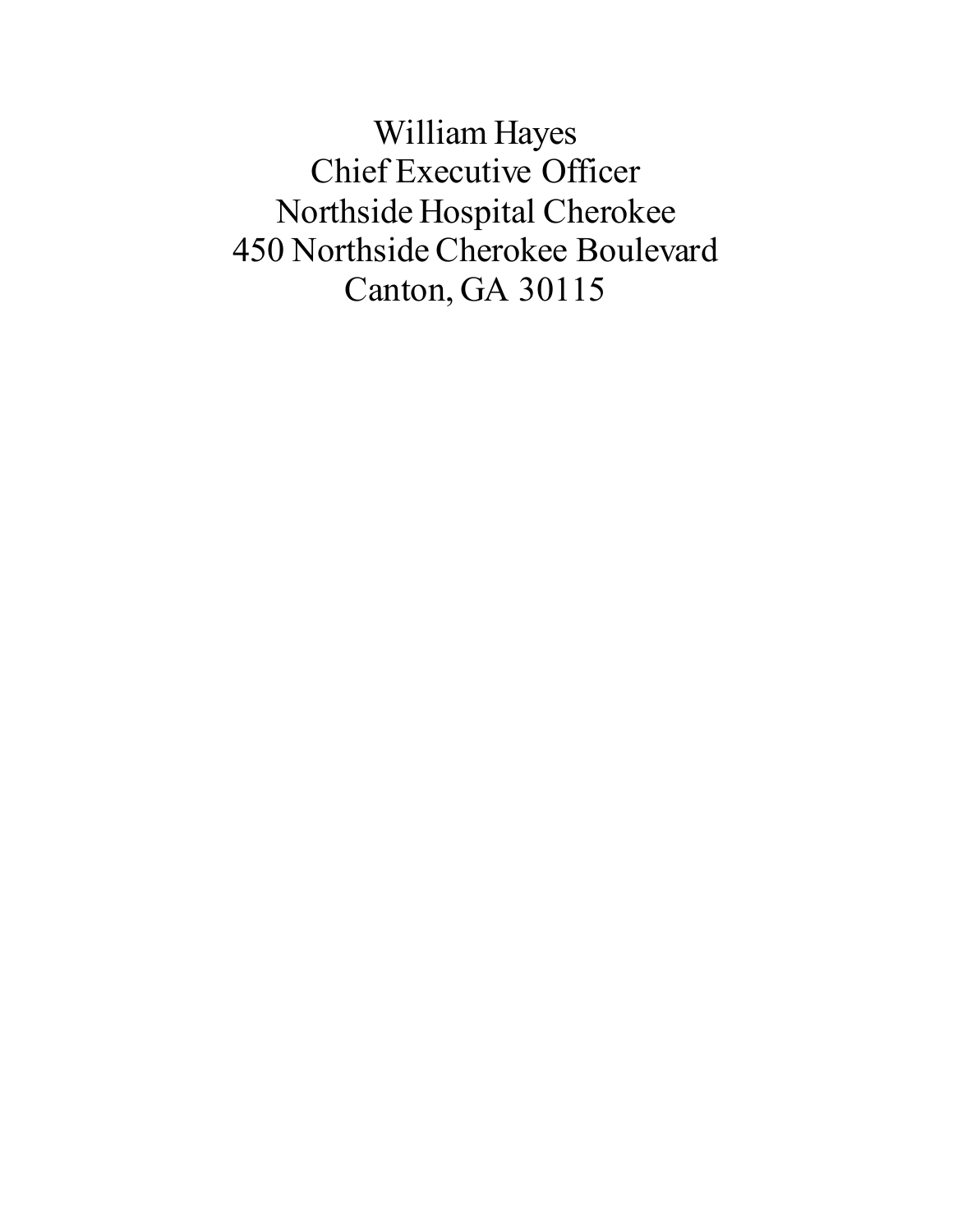DEPARTMENT OF HEALTH & HUMAN SERVICES Centers for Medicare & Medicaid Services 7500 Security Boulevard, Mail Stop C5-15-12 Baltimore, Maryland 21244-1850



Center for Medicare

June 7, 2022

Reference Number: 1823301152021

Unique Case Number (UCN): 2022HPT002

Via Certified Mail

 Chief Executive Officer Northside Hospital Cherokee 450 Northside Cherokee Boulevard Canton, GA 30115 William Hayes

### RE: Hospital Price Transparency Notice of Imposition of a Civil Monetary Penalty (CMP)

Dear William Hayes:

 The Centers for Medicare & Medicaid Services (CMS) is imposing a civil monetary penalty (CMP) as described in 45 C.F.R. §180.90. CMS has determined that Northside Hospital Cherokee meets the definition of a hospital specified in 45 C.F.R. §180.20 and that as of the date of this notice, Northside Hospital Cherokee is noncompliant with the price transparency requirements for hospitals to make standard charges public under 45 C.F.R. Part 180 (<https://www.govinfo.gov/content/pkg/FR-2019-11-27/pdf/2019-24931.pdf>). CMS has documented that your hospital has been noncompliant since April 16, 2021.

 Pursuant to 45 C.F.R. §180.70(b), CMS previously issued your hospital a Warning Notice dated May 18, 2021. Your hospital was provided the opportunity to respond and provide supporting documentation to CMS regarding cited violations; it did not.

CMS completed a review of Northside Hospital Cherokee's website

<https://www.northside.com/cherokee> on September 9, 2021, and it became apparent that your hospital had not come into compliance. Based upon the September 9, 2021 review, Northside Hospital Cherokee remained in violation of the requirements to make public its list of standard charges. On October 27, 2021, CMS issued a Request for Corrective Action Plan (CAP) notifying the hospital of the following violations: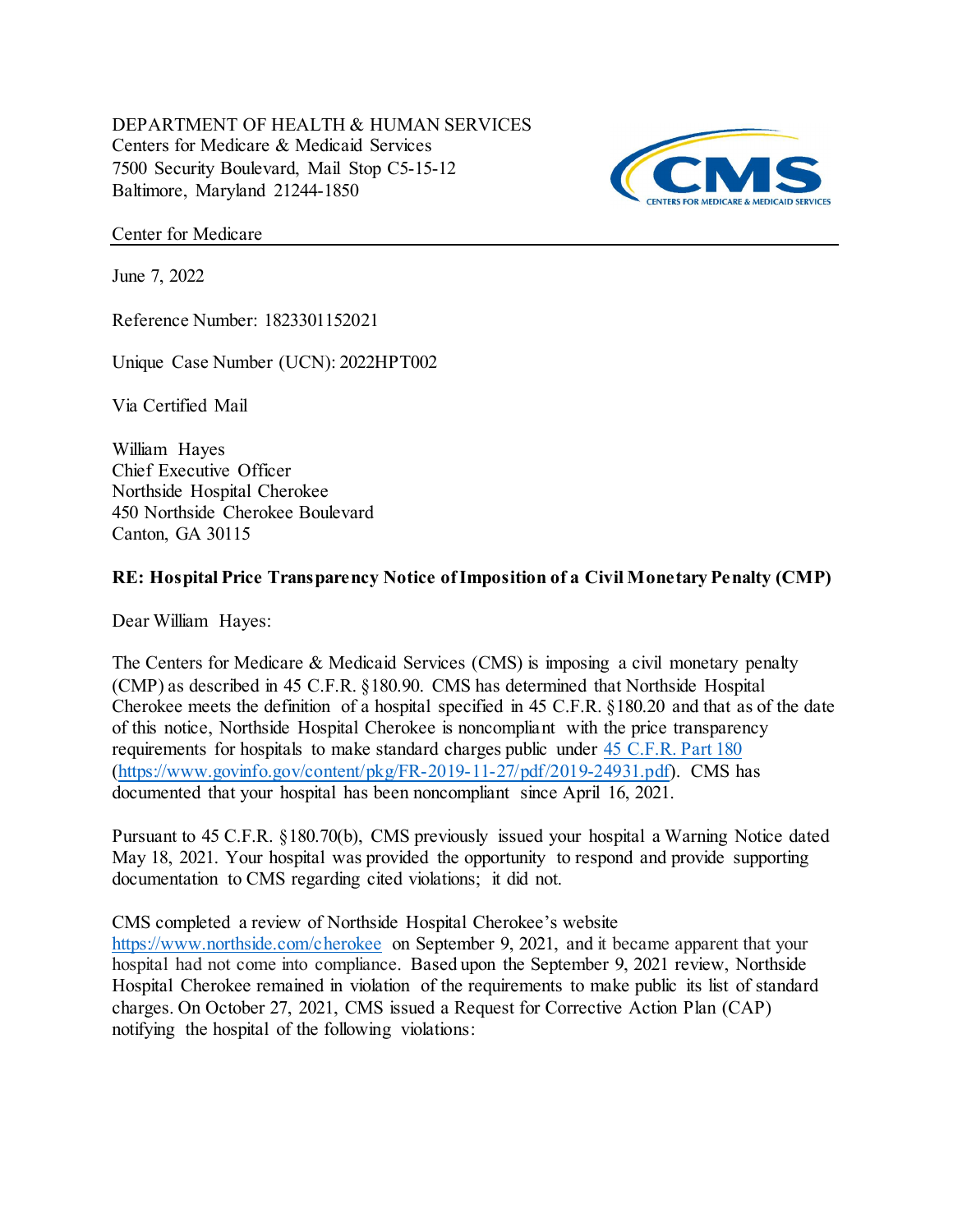#### Violations- Comprehensive Machine-Readable File

 M-1. Failure to comply with 45 CFR 180.50(a)(2) requiring each hospital location operating under a single hospital license (or approval) that has a different set of standard charges than the other location(s) operating under the same hospital license (or approval) must separately make public the standard charges applicable to that location.

 M-2. Failure to make public a machine-readable file containing a list of all standard charges for all items and services as required at 45 C.F.R. §180.40(a). Specifically, items and services as defined at 45 C.F.R. §180.20 such as supplies, room and board, use of the facility and other items (generally described as facility fees) were not found in the online machine-readable file.

 M-3. Failure to publish the information described in 45 C.F.R. §180.50(b) in a single digital file that is in a machine-readable format as required at 45 C.F.R. §180.50(c). Specifically, the information posted online by your hospital is not in a single digital file.

 M-4. Failure to follow the naming convention specified by CMS, specifically: <ein>\_<hospital-name>\_standardcharges.[json|xml|csv] as required at 45 C.F.R.  $§180.50(d)(5).$ 

#### Violations - Displaying Shoppable Services in a Consumer-Friendly Manner

 S-1. Failure to make available a consumer-friendly list of standard charges for a limited set of shoppable services as provided in § 180.60, as required at § 180.40(b). Specifically, no consumer-friendly list of standard charges was found.

 The Request for CAP stated that the CAP was due in 45 calendar days, which was extended to the next business day (December 13, 2021). Northside Hospital Cherokee did not submit a CAP.

 CMS conducted a technical assistance call on January 11, 2022. During this call, the designated representative for Northside Hospital Cherokee confirmed that the previous violations had not been corrected and, in fact, the hospital system had intentionally removed all previously posted pricing files. CMS then reiterated that your hospital is required to post a machine-readable file and a shoppable services file (or price estimator tool) that meet price transparency requirements for hospitals to make standard charge information public in accordance with 45 C.F.R. §§ 180.40 – 180.60.

 CMS issued a recap of the technical assistance call via email on January 24, 2022, requesting that Northside Hospital Cherokee submit a CAP within 10 calendar days from the date of the e- mail. Your hospital did not submit a CAP and continues to fail to meet CAP requirements as described in 45 C.F.R. §180.80(c), (d). Moreover, your hospital continues to be out of compliance with 45 C.F.R. §§ 180.40 – 180.60. Therefore, CMS is imposing the CMP set forth below.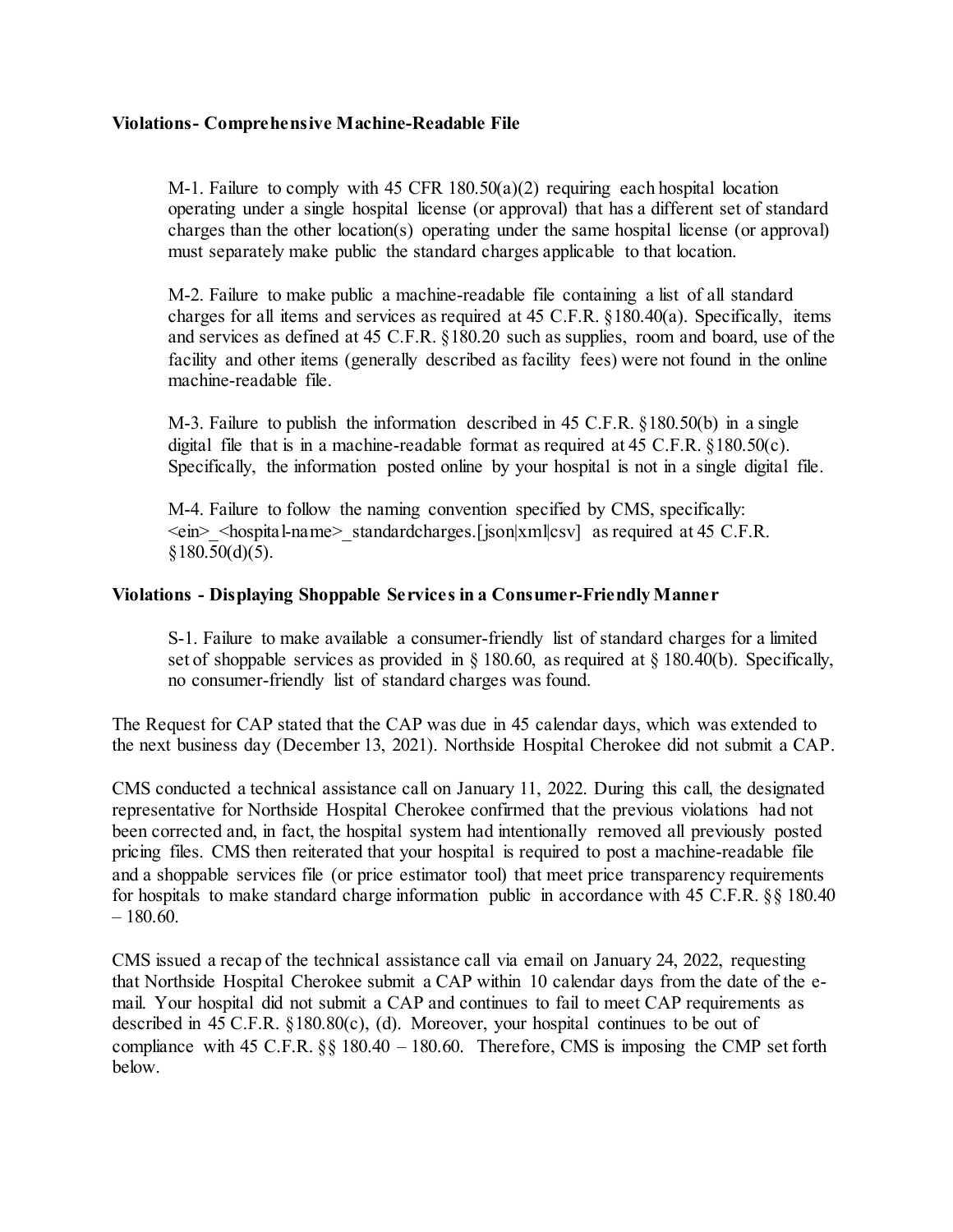#### Amount of CMP

 Based on the foregoing findings, CMS is imposing a total CMP of [\\$214,320.00](https://214,320.00) pursuant to 45 C.F.R. § 180.90:

 a) \$300.00 per day of noncompliance from September 9, 2021 through December 31, 2021 (114 days), for a total of [\\$34,200.00.](https://34,200.00)

 b) \$10.00 per bed per day for hospitals with a bed count greater than 30 but not more than  $550 = $10.00 \times (114 \text{ beds}^1) \times (158 \text{ days}) = $180,120.00$ . This CMP is calculated from January 1, 2022 up to and including June 7, 2022.

 For hospitals that remain noncompliant, CMS may issue subsequent notices imposing additional CMPs for continuing violation(s) as described at 45 C.F.R.  $\S 180.90(b)(2)(iv)$ , (f). It is incumbent upon your hospital to notify CMS when your hospital makes necessary corrections and believes to be in compliance with 45 C.F.R. §§ 180.40 – 180.60. Should your hospital fail to notify CMS that all noncompliance have been corrected, a CMP will continue to accrue until the date CMS reviews your website and determines your hospital is in full compliance with [sections 180.40](https://sections180.40) – 180.60.

## III. Payment of CMP

Pursuant to 45 C.F.R. §180.90(d), your hospital must pay the CMP in full within 60 calendar days<sup>2</sup> from the date of this notice of imposition of CMP.

 If your hospital decides to request a hearing, then your hospital must pay the CMP amount in full within 60 calendar days from the date of a final and binding decision to uphold the CMP, in whole or in part, as specified in 45 C.F.R. §180.90(d)(2). More information regarding Appeal Rights can be found in Section VI.

The CMP may be paid by federal ACH wire transfer.

| Subtype/TypeCode:                    | 1000                                  |
|--------------------------------------|---------------------------------------|
| Amount:                              | [Fill In]                             |
| Sending Bank Routing Number:         |                                       |
| ABA Number of Receiving Institution: |                                       |
| Receiver Name:                       | Treasury NYC                          |
| Receiving Institution Name:          | Federal Reserve Bank of New York      |
| Receiving Institution Address:       | 33 Liberty Street, New York, NY 10045 |

To Pay via Federal ACH Wire Transfer

<sup>&</sup>lt;sup>1</sup> Pursuant to 45 CFR §180.90(c)(2)(ii)(D)(1), CMS used the most recently available, finalized Medicare hospital cost report to determine the number of beds. The data is available at <https://data.cms.gov/provider-compliance/cost>report/hospital-provider-cost-report/data.

 extended untilthe end of the next business day.<sup>2</sup> Pursuant to 45 CFR §180.90(d)(3), if the 60<sup>th</sup> calendar day is a weekend or a Federal holiday, then the timeframe is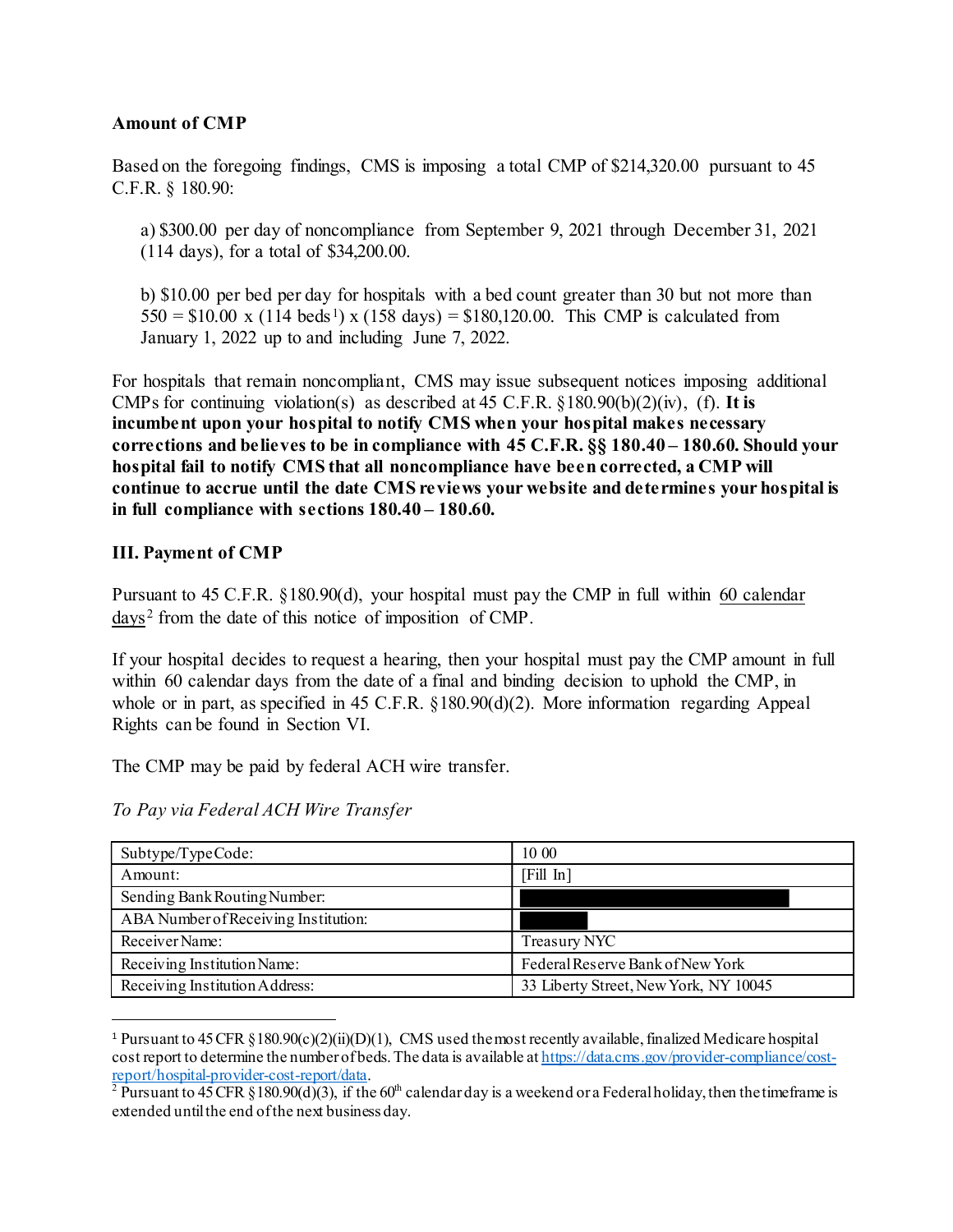| Beneficiary Account Number:                          |                                                |
|------------------------------------------------------|------------------------------------------------|
| Beneficiary Name:                                    | Centers for Medicare & Medicaid Services (CMS) |
| Beneficiary Physical Address:                        | 7500 Security Blvd., Baltimore, MD 21244       |
| CMS Tax ID Number:                                   |                                                |
| Credit Gateway Customer Care Number                  | 1-877-815-1206                                 |
| Re: Unique Case Number (UCN) 2022HPT002 and Hospital |                                                |
| Price Transparency CMP                               |                                                |

# IV. Appeal Rights

 Pursuant to 45 C.F.R. Part 180, Subpart D, your hospital may appeal CMS' CMP determination by requesting a hearing before an Administrative Law Judge (ALJ) of the U.S. Department of Health and Human Services' Departmental Appeals Board (DAB). To request a hearing, your hospital must submit its hearing request within  $30$  calendar days<sup>3</sup> of the issuance of the notice of imposition of CMP in accordance with the procedures outlined in 45 C.F.R. §150.401, et. seq. The request for a hearing must comply with the requirements described in 45 C.F.R. §150.407.

 The DAB no longer accepts requests for a hearing submitted by U.S. Mail or commercial carrier unless your hospital does not have access to a computer or internet service. Your hospital must use the DAB's Electronic Filing System ("DAB E-File") located at <https://dab.efile.hhs.gov> within the time frame described above to electronically submit an appeal to CMS. Further instructions are located at [https://dab.efile.hhs.gov/appeals/to\\_crd\\_instructions.](https://dab.efile.hhs.gov/appeals/to_crd_instructions) The DAB's Civil Remedies Division (CRD) requires all hearing requests to be signed and accompanied by this notice letter from CMS that addresses the action taken and the respective appeal rights. All submitted documents must be in Portable Document Format. The ALJ will consider documents uploaded to the DAB E-File on any day on or before 11:59 p.m. EST to have been received on that day. Your hospital must accept electronic service of any appeal-related documents filed by CMS or that the CRD issues on behalf of the ALJ via DAB E-File.

 Please contact the CRD at (202) 565-9462 for questions regarding the DAB E-File. If your hospital experiences technical issues with the DAB E-File, please contact the E-File System Support at **OSDABI**mmediateOffice@hhs.gov or at (202) 565-0146 before 4 p.m. EST. If your hospital does not have access to a computer or internet service, your hospital may request a waiver from e-filing by contacting the CRD at (202) 565-9462 and providing an explanation as to why your hospital cannot file electronically.

 Should your hospital file an appeal, CMS also requests that copies of the appeal documents be emailed to [PriceTransparencyHospitalCharges@cms.hhs.gov](mailto:PriceTransparencyHospitalCharges@cms.hhs.gov) and also mailed to the address listed below. Documents or first-class mail replies may be sent to:

> Hospital Price Transparency ATTN: John Pilotte 7500 Security Blvd, Mail Stop C5-15-12 Baltimore, MD 21244-1850

<sup>&</sup>lt;sup>3</sup> Pursuant to 45 CFR §180.110(a), if the 30<sup>th</sup> calendar day is a weekend or a Federal holiday, then the timeframe is extended until the end of the next business day.